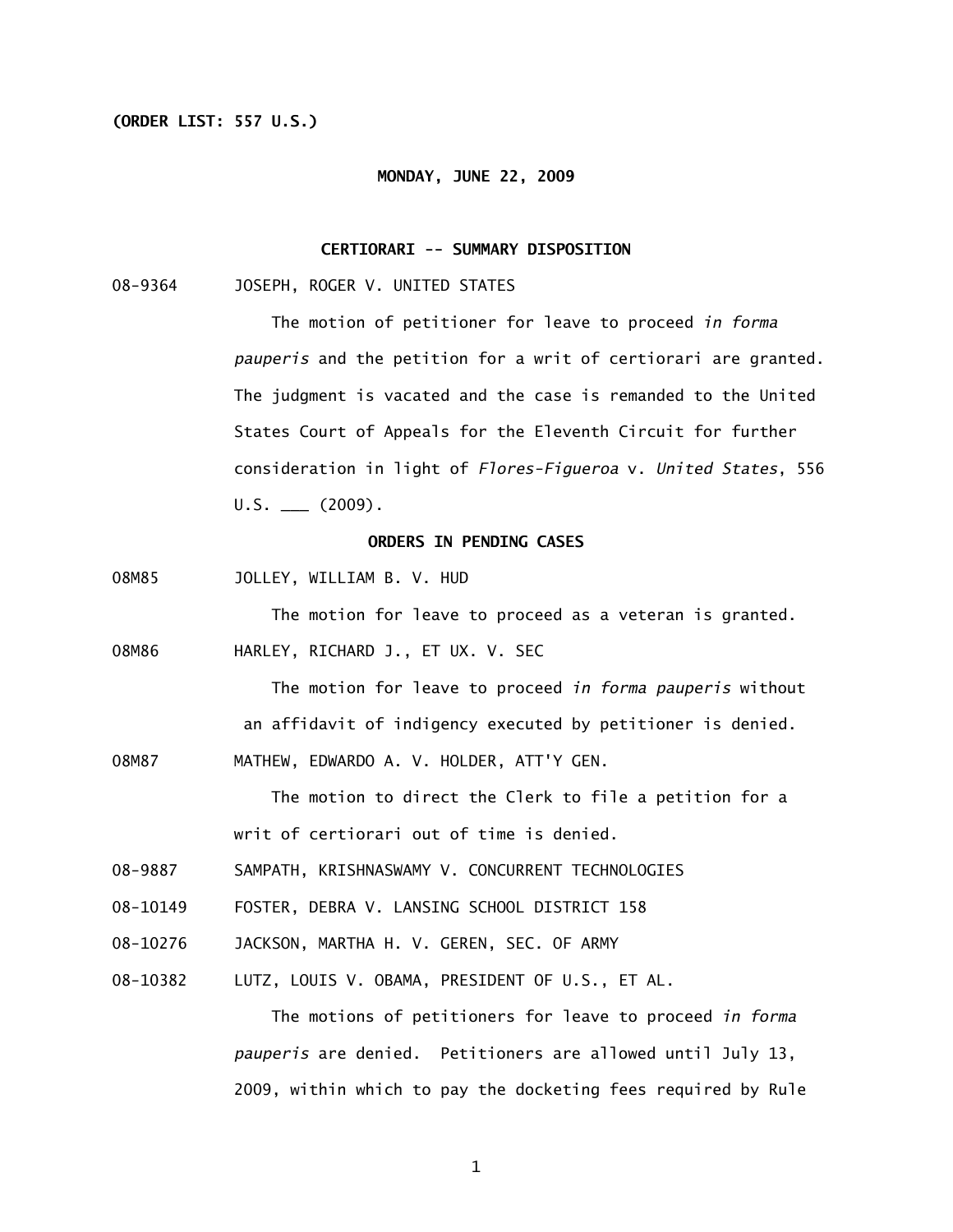38(a) and to submit petitions in compliance with Rule 33.1 of the Rules of this Court.

#### **CERTIORARI GRANTED**

08-304 GRAHAM COUNTY SOIL, ET AL. V. UNITED STATES, EX REL. WILSON The petition for a writ of certiorari is granted.

08-1175 FLORIDA V. POWELL, KEVIN D.

The motion of respondent for leave to proceed *in forma pauperis* is granted. The petition for a writ of certiorari is granted.

08-1224 UNITED STATES V. COMSTOCK, GRAYDON E., ET AL.

The motion of respondents for leave to proceed *in forma pauperis* is granted. The petition for a writ of certiorari is granted.

#### **CERTIORARI DENIED**

- 08-327 ARIZONA, ET AL. V. USDC D AZ, ET AL.
- 08-552 ALI, IBRAHIM A. V. HOLDER, ATT'Y GEN.
- 08-643 CANALES-MATAMOROS, HENRY A. V. HOLDER, ATT'Y GEN.
- 08-792 GRAY, NATHANIEL V. UNITED STATES
- 08-917 McSWAIN, ROSEMARIE V. WARREN, WARDEN
- 08-1009 WARE, NANCY M. V. UNITED STATES
- 08-1043 WILSON, VALERIE P., ET AL. V. LIBBY, I. LEWIS, ET AL.
- 08-1052 FAIRBANKS NORTH STAR BOROUGH V. ARMY CORPS OF ENGINEERS, ET AL.
- 08-1053 SUNOCO, INC., ET AL. V. McDONALD, THOMAS, ET AL.
- 08-1109 PORTER, CRYSTAL V. UNITED STATES
- 08-1149 ) CUNNINGHAM, DEREK V. UNITED STATES
- 08-10158 ) THOMAS, NORMAN V. UNITED STATES

)

- 08-1152 SRIVASTAVA, PRADEEP V. UNITED STATES
- 08-1156 AT&T MOBILITY LLC, ET AL. V. SHORTS, CHARLENE, ET AL.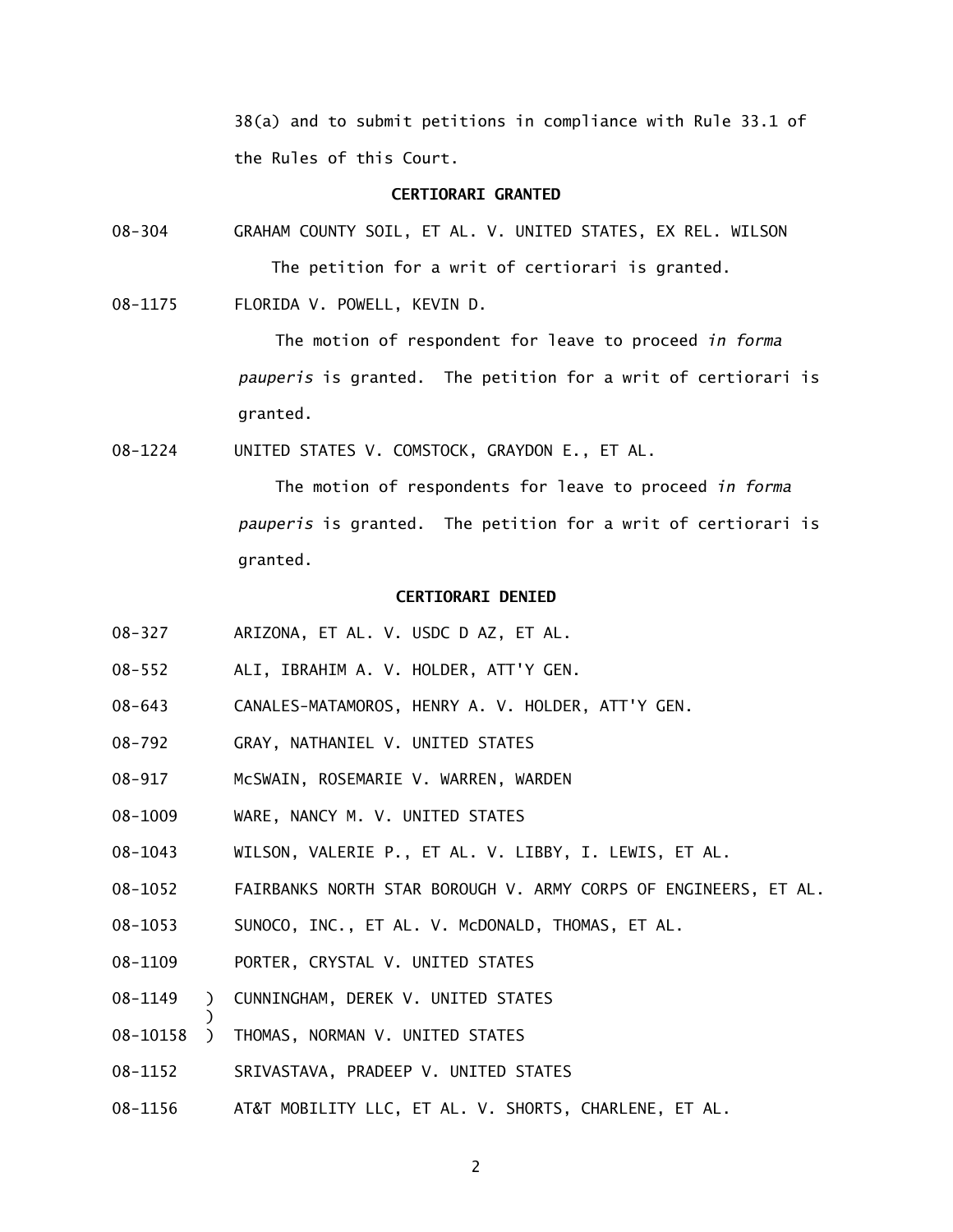- 08-1165 LEVY, MARK V. STERLING HOLDING CO., LLC, ET AL.
- 08-1167 MULLICA WEST, ET AL. V. UNITED STATES
- 08-1169 CAPITAL ONE BANK, ET AL. V. COMM'R OF REVENUE OF MA
- 08-1179 ROGERS, MICHAEL, ET AL. V. ROYAL CARIBBEAN CRUISE LINES
- 08-1194 ARKANSAS CARPENTERS, ET AL. V. BAYER AG AND BAYER CORP., ET AL.
- 08-1207 GEOFFREY, INC. V. COMM'R OF REVENUE OF MA
- 08-1223 MAXWELL-JOLLY, DAVID V. INDEP. LIVING CENTER OF S. CA
- 08-1276 HENDERSON, GLENN V. SONY PICTURES ENTERTAINMENT
- 08-1278 MAGNANDONOVAN, LYNN V. LOS ANGELES, CA
- 08-1279 CIMINI, MARK V. CIMINI, MARGARET
- 08-1286 HAGY, RALPH V. FINK-HAGY, CAROL
- 08-1288 BERGIN, PATRICK J. V. McCALL, SUSAN, ET AL.
- 08-1289 SORO, LU V. CITIGROUP
- 08-1296 ST. GERMAIN, LESLEY S., ET AL. V. HOWARD, D. DOUGLAS, ET AL.
- 08-1297 UNITED STATES, EX REL. LOWMAN V. HILTON HEAD HEALTH SYSTEM
- 08-1299 UMEUGO, IKECHUKWU V. BARDEN CORPORATION
- 08-1302 OK ONCOLOGY & HEMATOLOGY, P.C. V. JPMORGAN CHASE BANK, ET AL.
- 08-1303 HAMWI, PAUL R. V. McNEIL, SEC., FL DOC
- 08-1313 WATERMAN, JOE C. V. NATIONWIDE MUTUAL INS., ET AL.
- 08-1343 T. C. V. YOLO COUNTY DEPT. OF EMPLOYMENT
- 08-1365 BREIER, SHARON S. V. COOPER-STANDARD AUTOMOTIVE, INC.
- 08-1372 SPIELBAUER, THOMAS V. SANTA CLARA COUNTY, CA, ET AL.
- 08-1377 HENDERSON, ROBERT, ET AL. V. NEBRASKA, ET AL.
- 08-1383 BLITZ HOLDINGS CORP., ET AL. V. GRANT THORNTON, LLP, ET AL.
- 08-1388 WILLIAMS, JOYCE A. V. DISTRICT OF COLUMBIA
- 08-1408 OSTROWSKI, BOGDAN V. NEW YORK, NY, ET AL.
- 08-1426 PAPA, GEORGE M., ET UX. V. ARIZONA, ET AL.
- 08-1432 SHAUB, MATTHEW J. V. PENNSYLVANIA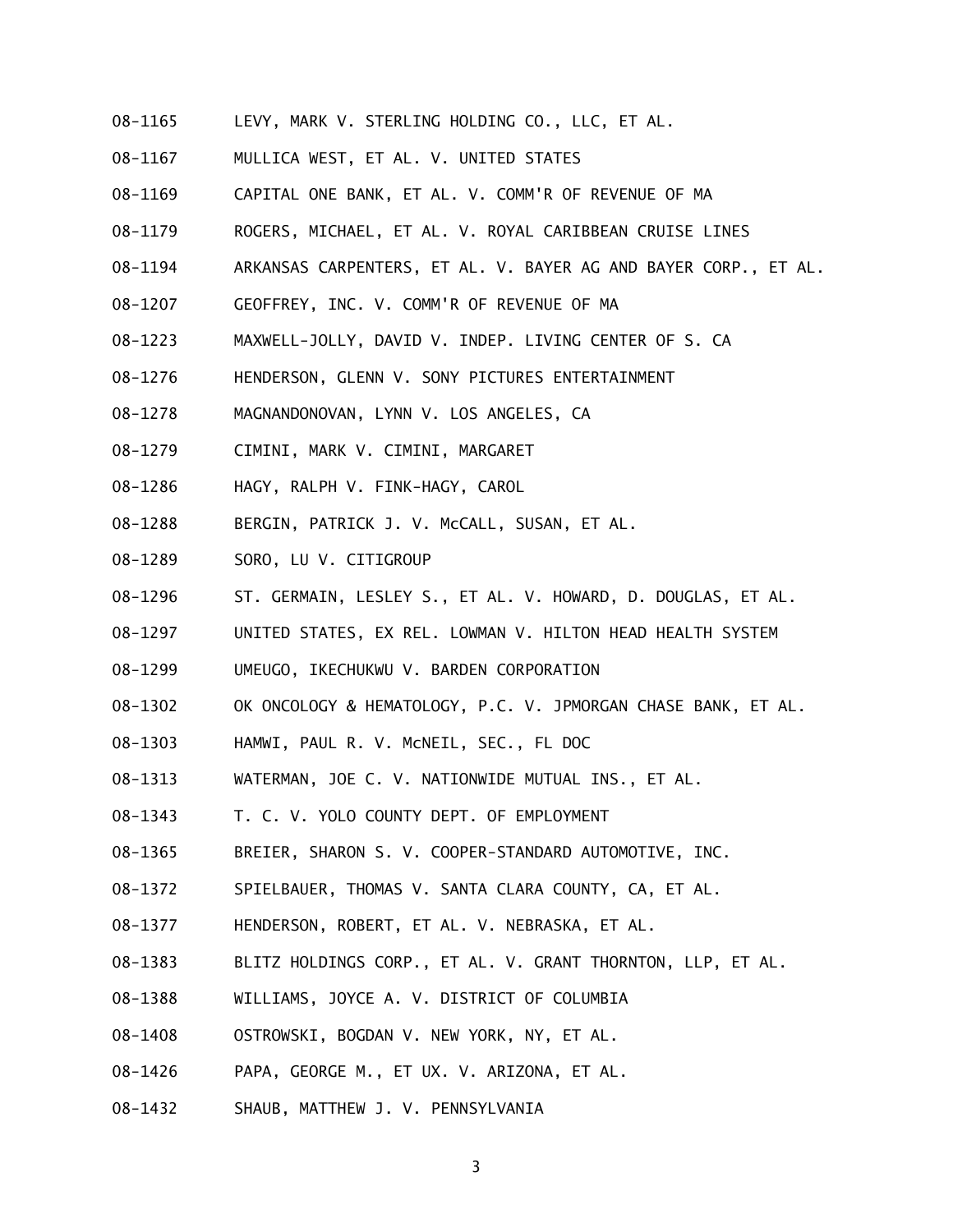- 08-8655 VEGA-CASTILLO, VICTOR V. UNITED STATES
- 08-8735 TAFT, WILLIAM H. V. UNITED STATES
- 08-8891 VELA-MARTINEZ, ALFREDO V. UNITED STATES
- 08-9064 VALLES-HIDALGO, VICTOR V. UNITED STATES
- 08-9246 O'NEAL, WILLIAM V. KOZLIK, DALE, ET AL.
- 08-9503 BUDGE, STEVEN V. E.M.N. EXPRESS MORTGAGE, ET AL.
- 08-9727 JACKSON, MICHAEL A. V. CALIFORNIA
- 08-9808 LOPEZ, PABLO V. OKLAHOMA
- 08-9810 JORDAN, McKINLEY V. McNEIL, SEC., FL DOC, ET AL.
- 08-9815 STOUDEMIRE, HAZEL V. PADULA, WARDEN
- 08-9821 ASKEW, COREY A. V. BLAIR, UNKNOWN, ET AL.
- 08-9823 COLON-MONTANEZ, DOMINGO V. WILSON, HARRY E.
- 08-9825 CARMELL, SCOTT L. V. QUARTERMAN, DIR., TX DCJ
- 08-9828 CARREA, CHRISTOPHER V. BARNHART, DOUGLAS, ET AL.
- 08-9838 SALAZAR, ISAAC V. SCHRIRO, DIR., AZ DOC, ET AL.
- 08-9840 SMITH, ARLEN P. V. OR DOC
- 08-9841 SZANTO, PETER V. SUPERIOR COURT OF CA
- 08-9845 MOTT, FRED S. V. INDIANA
- 08-9846 WAIVIO, RODICA V. ADVOCATE HEALTH CARE, ET AL.
- 08-9849 POLK, ROBERT L. V. SAPP, DOUG, ET AL.
- 08-9852 LOVETTE, ROLLIE O. V. SCHALIT, CURTIS
- 08-9858 SANCHEZ, STEVEN V. CALIFORNIA
- 08-9859 ROOKLIDGE, MARY P. V. DMV, ET AL.
- 08-9863 ANTHONY, JOSEPH V. McNEIL, SEC., FL DOC, ET AL.
- 08-9866 THOMPKE, CHRISTINE M. V. RICHLAND COUNTY, SC, ET AL.
- 08-9867 TILLERY, GEORGE V. WOODS, WARDEN
- 08-9868 JONES, MARK A. V. ADAMS, WARDEN
- 08-9875 CORBIN, RUTHANN T. V. UNITED AIRLINES, ET AL.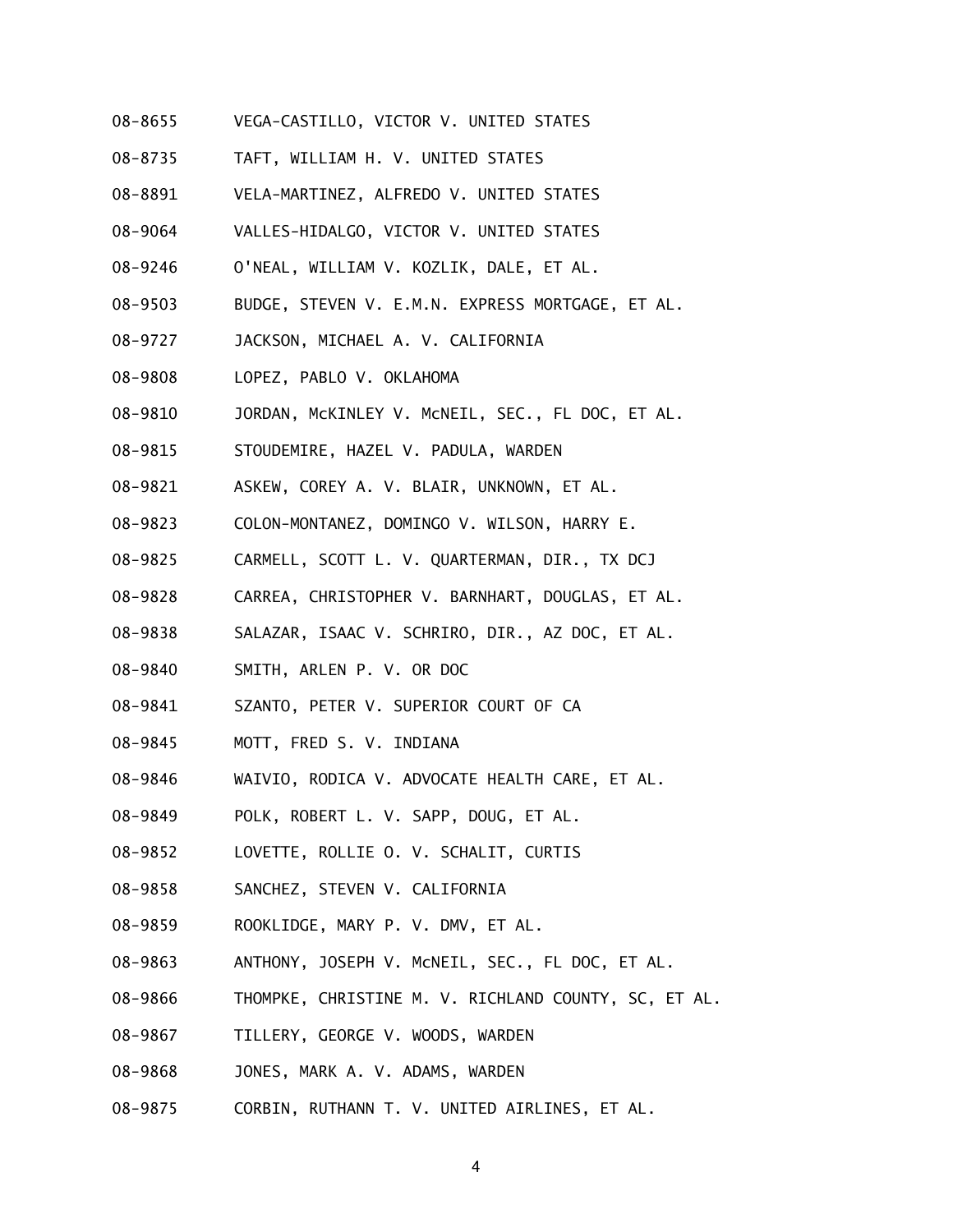- 08-9886 TAYLOR, JAMES D. V. CALIFORNIA
- 08-9892 ZACKERY, CURTIS V. MESROBIAN, ANTREAS
- 08-9893 MARTIN, MARCUS V. WARREN, WARDEN
- 08-9900 BUSTOS, ERNEST V. SCHWABE, WILLIAMSON & WYATT
- 08-9902 COX, THOMAS F. V. ILLINOIS
- 08-9907 ROBINSON, HENRY E. V. FLORIDA
- 08-9908 PARKER, DENNIS V. ILLINOIS
- 08-9911 CAMPBELL, CARMEN E. V. STEIN, ALEXANDER, ET AL.
- 08-9924 WILLIAMS, DAVID E. V. JOHNSON, KIRK, ET AL.
- 08-9926 WALKER, JOSEPH E. V. CULLIVER, WARDEN, ET AL.
- 08-9927 SMITH, ROBERT T. V. KYLER, KENNETH, ET AL.
- 08-9928 DENNIS, ANTHONY V. McKEE, WARDEN
- 08-9929 COHEN, MICHAEL V. PENNSYLVANIA
- 08-9942 SMITH, WESLEY E. V. WASHINGTON MUTUAL BANK FA
- 08-9962 BAUMGARTEN, GRACE V. BD. OF EQUALIZATION, ET AL.
- 08-9988 IVANTCHOUK, OXANA V. HOLDER, ATT'Y GEN.
- 08-10010 PONSON, ALVIN V. CORRECTIONS CORP. OF AM., ET AL.
- 08-10057 McCARTHY, ROMAN V. WICK, MIKE
- 08-10098 VENTURA, PETER V. FLORIDA
- 08-10101 CLARK, MICHAEL A. V. NEVADA
- 08-10105 MARSHALL, GERALD V. TEXAS
- 08-10119 DAVIS-JACKSON, PATRICIA V. FEDERICCI, JEFF, ET AL.
- 08-10122 JIMENEZ, JOSE A. V. FLORIDA
- 08-10145 JUSTICE, JOHN D. V. ALEXANDER, GEORGE B.
- 08-10154 SEOW, LEIGHTON V. ERCOLE, SUPT., GREEN HAVEN
- 08-10167 ROUNDTREE, RANDY L. V. McNEIL, SEC., FL DOC
- 08-10208 ASHANTI, OMAR J. V. HULICK, WARDEN
- 08-10210 DIAZ, CORNELIO V. McNEIL, SEC., FL DOC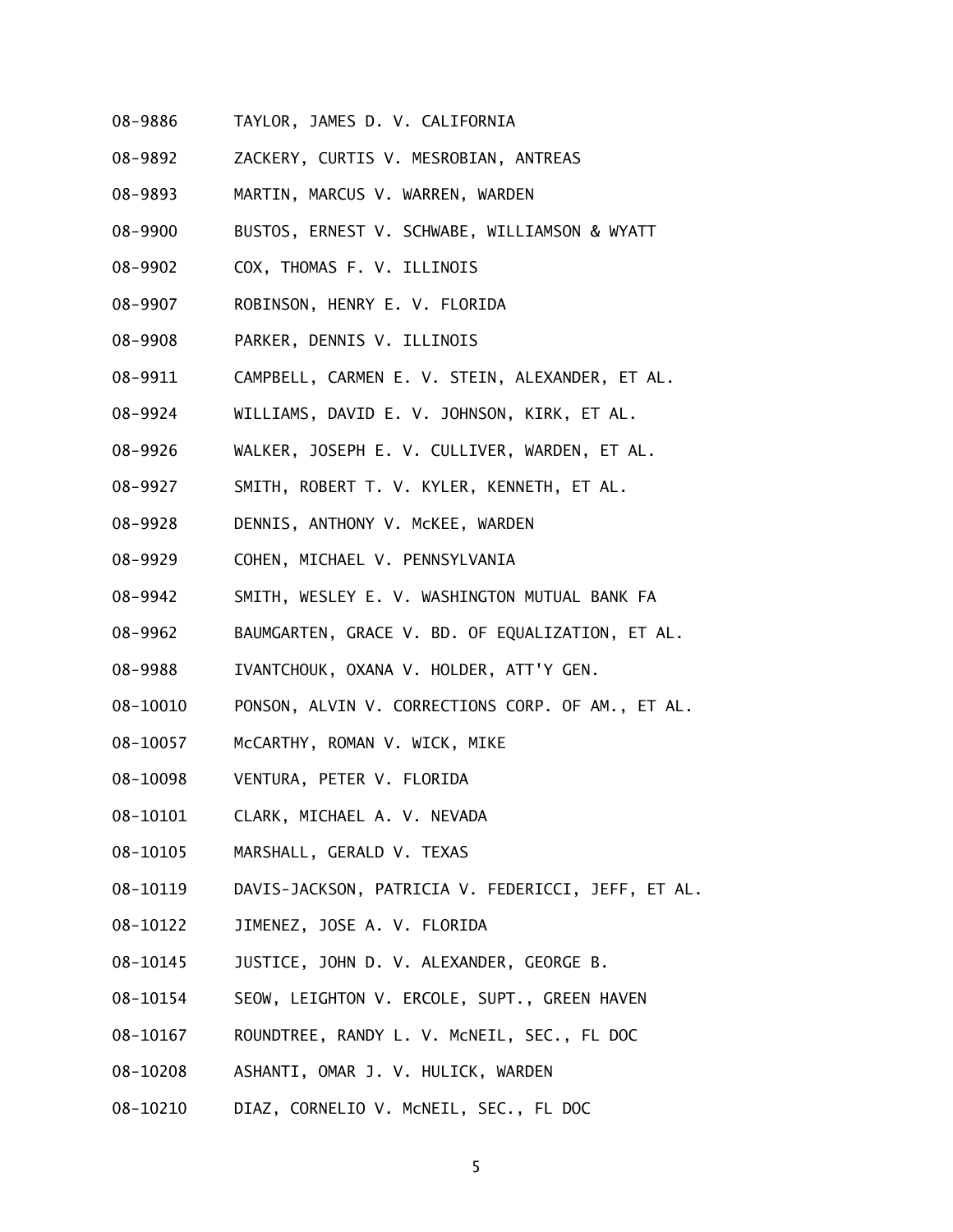- 08-10213 RODEN, STEFANIE A. V. AMERICAN FEDERATION OF STATE
- 08-10217 WAIVIO, RODICA V. BD. OF TRUSTEES OF IL, ET AL.
- 08-10245 HOLLIHAN, RICHARD V. PENNSYLVANIA
- 08-10253 GOSSAGE, HENRY V. WASHINGTON
- 08-10275 MARKS, THOMAS S. V. McKENNA, ATT'Y GEN. OF WA
- 08-10281 TAYLOR, RONALD E. V. WEST VIRGINIA
- 08-10299 SMITH, ROBERT E. V. NORTH CAROLINA
- 08-10302 BROWDER, JOE A. V. ANDERSON, KENNETH V., ET AL.
- 08-10349 HENRY, LEWIS C. V. ILLINOIS
- 08-10369 GRISETTI, JENNIFER L. V. VIRGINIA
- 08-10383 JONES, CARL A. V. ADAMS, WARDEN
- 08-10394 VIGIL, FRANK V. JONES, WARDEN, ET AL.
- 08-10400 HOLZ, TIMOTHY E. V. RIOS, H. A.
- 08-10412 KENDRICK, KARIN M. V. ATT'Y GRIEVANCE COMMISSION OF MD
- 08-10447 WASHBURN, ROBERT H. V. UNITED STATES
- 08-10459 SPATARO, MICHAEL V. UNITED STATES
- 08-10460 McDANIEL, MICHAEL L. V. POTTER, POSTMASTER GEN.
- 08-10467 RIVERA-CHAVEZ, MARCIO J. V. UNITED STATES
- 08-10470 ENNIS, CHESTER V. UNITED STATES
- 08-10474 JONES, JAMES E. V. UNITED STATES
- 08-10478 SMITH, JASON M. V. UNITED STATES
- 08-10479 MEANS, WILLIE C. V. UNITED STATES
- 08-10481 PHILLIPS, ROBERT L. V. UNITED STATES
- 08-10482 MORRIS, KEVIN V. UNITED STATES
- 08-10486 VERA-DIAZ, FERDINAND V. UNITED STATES
- 08-10491 SHAW, ROBERT V. UNITED STATES
- 08-10492 STEVAHN, JAMES A. V. UNITED STATES
- 08-10499 CARRINGER, EDDIE D. V. UNITED STATES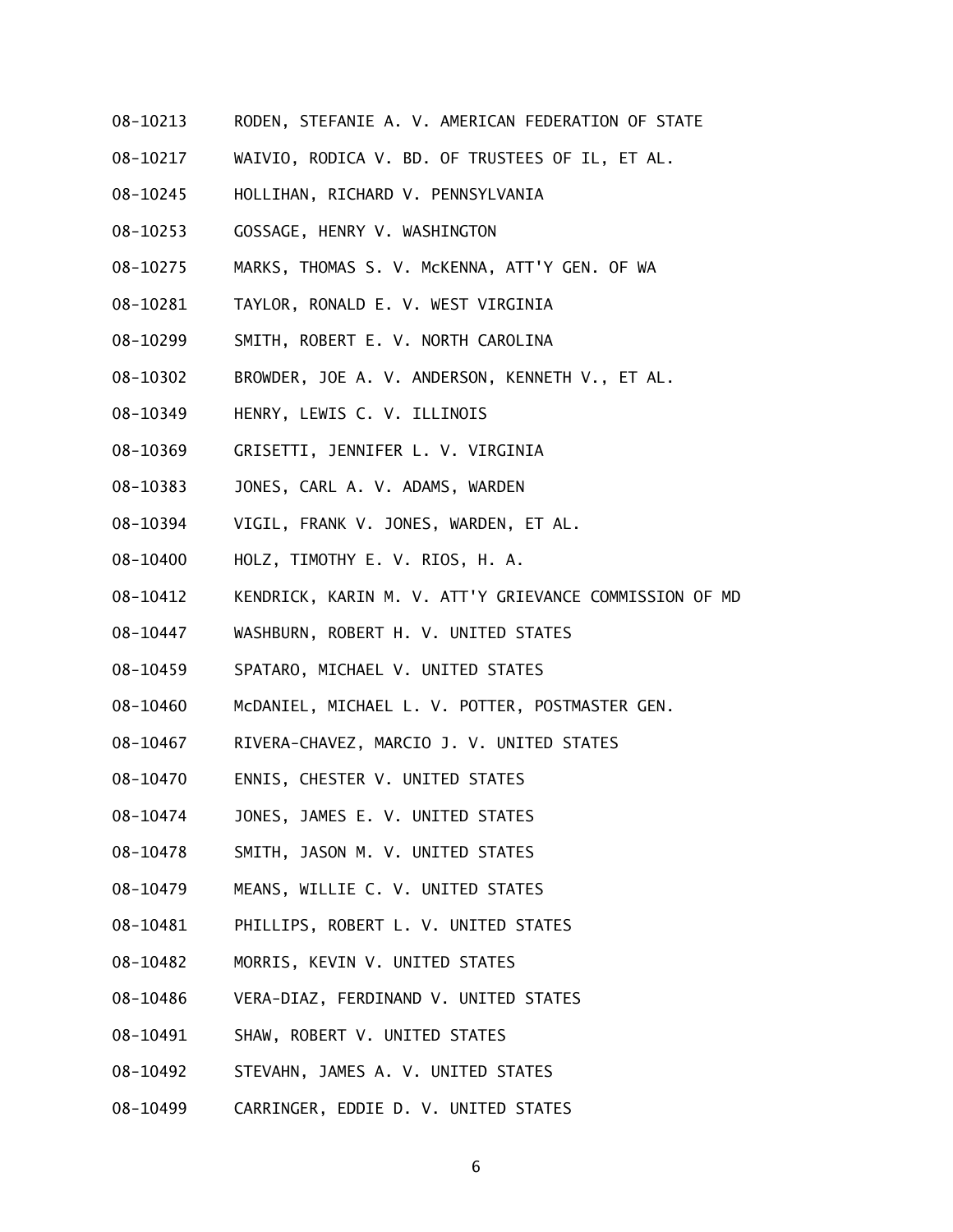- 08-10500 ESKRIDGE, ROBERT V. UNITED STATES
- 08-10501 CABALLERO, ARTURO V. UNITED STATES
- 08-10502 GALINDO, RICARDO A. V. UNITED STATES
- 08-10507 HARDMAN, PARLEY D. V. UNITED STATES
- 08-10513 ALEJANDRO-GONZALEZ, JULIO V. UNITED STATES
- 08-10516 ASHIQ, JAVED V. UNITED STATES
- 08-10520 MADEN, LEVONE R. V. UNITED STATES
- 08-10524 VALENCIANO-ESPINOZA, JOSE A. V. UNITED STATES
- 08-10527 HALL, KEVIN V. UNITED STATES
- 08-10528 GONZALEZ, ANNA V. UNITED STATES
- 08-10530 RAMIREZ-CARCAMO, ORLANDO V. UNITED STATES
- 08-10531 SCOTT, DONALD M. V. UNITED STATES
- 08-10539 TAFOYA, ALFRED R. V. UNITED STATES
- 08-10544 KOMISARUK, VALERIY V. UNITED STATES
- 08-10548 CAMPBELL, RUBY C. V. ASTRUE, COMM'R, SOCIAL SEC.
- 08-10549 McCALL, RICKEY M. V. UNITED STATES
- 08-10550 CAMPOS, DANIEL S. V. UNITED STATES
- 08-10551 ELLIOT, JIMMY E. V. UNITED STATES
- 08-10554 BARRIOS, DAVID V. UNITED STATES
- 08-10555 DIAZ-TEJADA, FERMIN V. UNITED STATES
- 08-10557 VALENZUELA-MORALES, DANIEL A. V. UNITED STATES

The petitions for writs of certiorari are denied.

08-993 BEST WESTERN, ET AL. V. D'LIL, HOLLYNN

 The motion of National Federation of Independent Business Small Business Legal Center for leave to file a brief as *amicus curiae* is granted. The petition for a writ of certiorari is denied.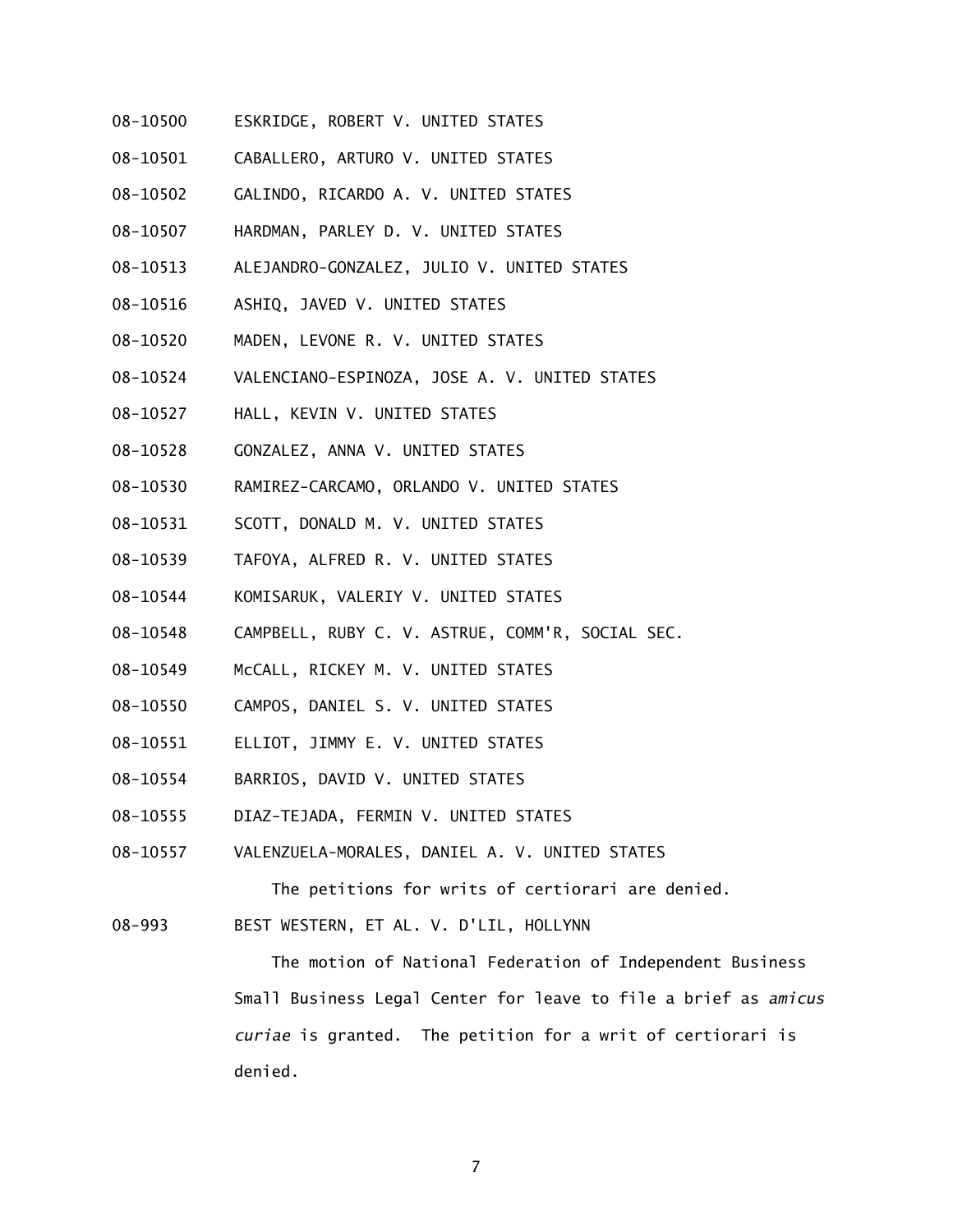08-1018 OHIO V. VENEY, THOMAS L.

)

)

)

)

 The motion of respondent for leave to proceed *in forma pauperis* is granted. The petition for a writ of certiorari is denied.

- 08-9617  $\lambda$ BURKE, MICHAEL A. V. CONNECTICUT RENAISSANCE, ET AL.
- 08-9640  $\lambda$ BURKE, MICHAEL A. V. KIRK, THOMAS, ET AL.
- 08-9642  $\lambda$ BURKE, MICHAEL A. V. BRARON, RANDY, ET AL.
- 08-9669  $\mathcal{L}$ BURKE, MICHAEL A. V. CONNECTICUT RENAISSANCE, ET AL.

 The motions of petitioner for leave to proceed in forma pauperis are denied, and the petitions for writs of certiorari are dismissed. See Rule 39.8.

- 08-9730  $\mathcal{L}$ BURKE, MICHAEL A. V. ALSO CORNERSTONE, ET AL.
- 08-9872  $\lambda$ BURKE, MICHAEL A. V. DEPT. OF MENTAL HEALTH, ET AL.
- 08-9797 SCHNELLER, JAMES D. V. CORTES, SEC. OF PA, ET AL.

 The motions of petitioners for leave to proceed *in forma pauperis* are denied, and the petitions for writs of certiorari are dismissed. See Rule 39.8. As the petitioners have repeatedly abused this Court's process, the Clerk is directed not to accept any further petitions in noncriminal matters from petitioners unless the docketing fees required by Rule 38(a) are paid and the petitions are submitted in compliance with Rule 33.1. See *Martin* v. *District of Columbia Court of Appeals*, 506 U.S. 1 (1992) (*per curiam*). Justice Stevens dissents. See *id.,*  at 4, and cases cited therein.

08-9861 ARMANT, EDDIE J. V. KENNEDY, CONNIE, ET AL.

 The petition for a writ of certiorari before judgment is denied.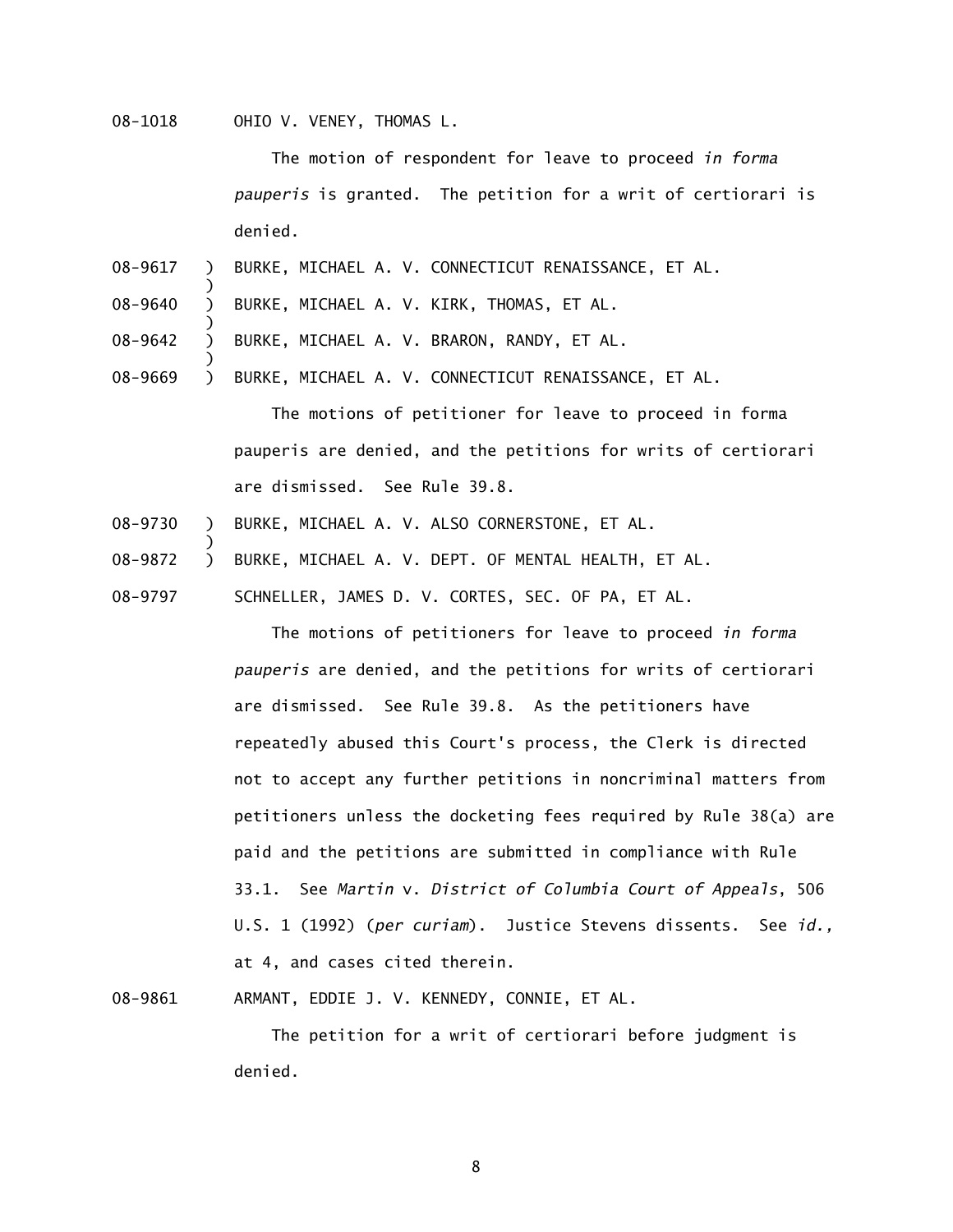# 08-9922 BRUNO, MIKE G. V. TEXAS

 The motion of petitioner for leave to proceed *in forma pauperis* is denied, and the petition for a writ of certiorari is dismissed. See Rule 39.8. As the petitioner has repeatedly abused this Court's process, the Clerk is directed not to accept any further petitions in noncriminal matters from petitioner unless the docketing fee required by Rule 38(a) is paid and the petition is submitted in compliance with Rule 33.1. See *Martin*  v. *District of Columbia Court of Appeals*, 506 U.S. 1 (1992) (*per curiam*). Justice Stevens dissents. See *id.,* at 4, and cases cited therein.

- 08-10258 HAYES, PAT H. V. UNITED STATES
- 08-10295 SPURLOCK, GILBERT L. V. DEPARTMENT OF ARMY, ET AL.

 The motions of petitioners for leave to proceed *in forma pauperis* are denied, and the petitions for writs of certiorari are dismissed. See Rule 39.8.

# **HABEAS CORPUS DENIED**

- 08-10587 IN RE LARRY R. EAMES
- 08-10590 IN RE LAYON D. JEREMIAH
- 08-10611 IN RE RAYMOND K. REVIERE

The petitions for writs of habeas corpus are denied.

# **MANDAMUS DENIED**

08-9910 IN RE CARMEN E. CAMPBELL

The petition for a writ of mandamus is denied.

08-9869 IN RE JUNIES A. JENKINS

 The petition for a writ of mandamus and/or prohibition is denied.